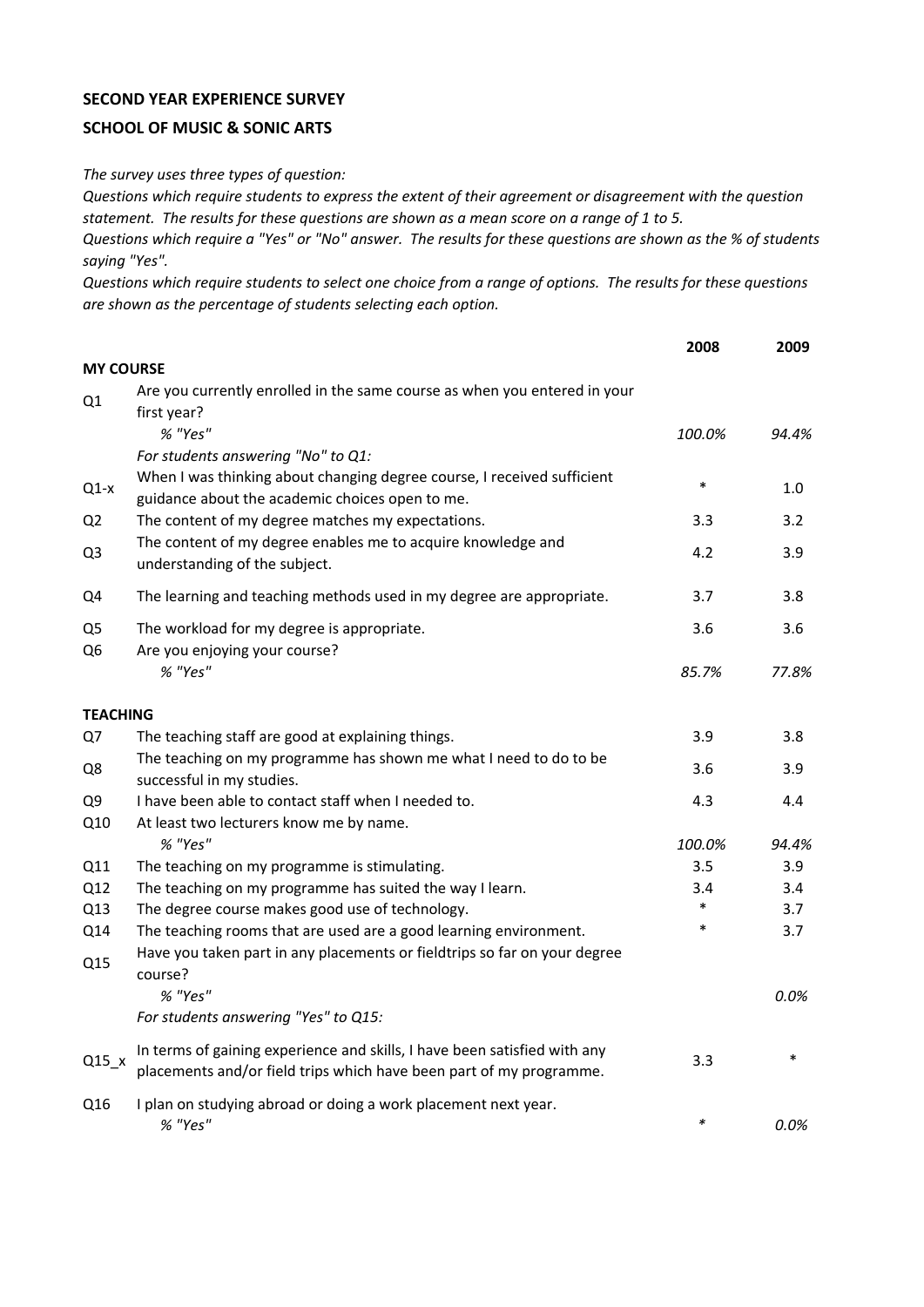|                 |                                                                                                      | 2008   | 2009   |
|-----------------|------------------------------------------------------------------------------------------------------|--------|--------|
|                 | <b>ASSESSMENT AND FEEDBACK</b>                                                                       |        |        |
| Q17             | Feedback on my work has been prompt (within three weeks of submission of<br>the work).               | 3.3    | 3.2    |
| Q18             | Feedback on my work has helped me in my learning.                                                    | 3.5    | 3.6    |
|                 | The criteria used in assessing work were made clear at the beginning of my                           |        |        |
| Q19             | programme.                                                                                           | 3.5    | 3.6    |
| Q <sub>20</sub> | I am satisfied with my academic performance on my modules.                                           | 3.4    | 3.3    |
| <b>SERVICES</b> |                                                                                                      |        |        |
|                 | Where I have used them, I have been satisfied with the following:                                    |        |        |
| Q <sub>21</sub> | <b>Accommodation Office</b>                                                                          | 3.6    | 3.5    |
| Q <sub>22</sub> | <b>Admissions Office</b>                                                                             | 3.9    | 3.4    |
| Q <sub>23</sub> | <b>Campus Eating Places</b>                                                                          | $\ast$ | 3.7    |
| Q24             | Careers Services, Work Placement Centre, Jobshop                                                     | 4.0    | 3.8    |
| Q <sub>25</sub> | <b>Counselling Service</b>                                                                           | $\ast$ | 3.8    |
| Q26             | <b>Disability Services</b>                                                                           | 3.0    | 3.2    |
| Q27             | <b>Health Services</b>                                                                               | 3.7    | $\ast$ |
| Q28             | <b>Finance Office</b>                                                                                | 3.3    | 3.3    |
| Q29             | Learning Development Service                                                                         | $\ast$ | 3.5    |
| Q30             | Queen's International                                                                                | 3.0    | 2.8    |
| Q31             | Queen's Sport (PEC)                                                                                  | $\ast$ | 3.6    |
| Q <sub>32</sub> | Student Jobshop                                                                                      | $\ast$ | 3.0    |
| Q <sub>33</sub> | <b>Student Records and Examinations</b>                                                              | 3.9    | 3.2    |
| Q34             | <b>Student Support</b>                                                                               | 3.6    | $\ast$ |
| Q35             | <b>Student Guidance Centre</b>                                                                       | 3.6    | 3.8    |
| Q36             | Students' Union                                                                                      | $\ast$ | 4.4    |
| Q37             | University Clubs and Societies                                                                       | *      | 3.7    |
| Q38             | The Students' Union has enhanced my experience at Queen's.                                           | *      | 3.3    |
| <b>ADVICE</b>   |                                                                                                      |        |        |
|                 | I have received sufficient guidance about the academic choices open to me:                           |        |        |
| Q39             | Post-admission (from Schools, Academic Staff)                                                        | 3.2    | *      |
| Q40             | When I was thinking about what modules I would take in second year                                   | $\ast$ | 3.5    |
| Q41             | Now that I am in my second year                                                                      | 3.0    | 3.5    |
| Q42             | Queen's information on tuition fees and bursaries was helpful.                                       | $\ast$ | 3.3    |
| Q43             | The most useful source of information on tuition fees and financial support<br>was:                  |        |        |
|                 | Secondary School                                                                                     | *      | $\ast$ |
|                 | E&LB/LEA                                                                                             | *      | *      |
|                 | <b>UCAS</b>                                                                                          | *      | *      |
|                 | Queen's literature (leaflets, correspondence)                                                        | 14.3%  | *      |
|                 | Queen's website                                                                                      | 85.7%  | *      |
|                 | Other                                                                                                | $\ast$ | *      |
|                 | <b>LEARNING RESOURCES</b>                                                                            |        |        |
| Q44             | The library resources (eg, books, journals) are good enough for my needs.                            | 3.7    | 3.4    |
| Q45             | The library services (eg, borrower services, information, training) are good<br>enough for my needs. | 3.7    | 3.8    |
| Q46             | I have been able to access computers when I needed to.                                               | 4.0    | 3.3    |
|                 |                                                                                                      |        |        |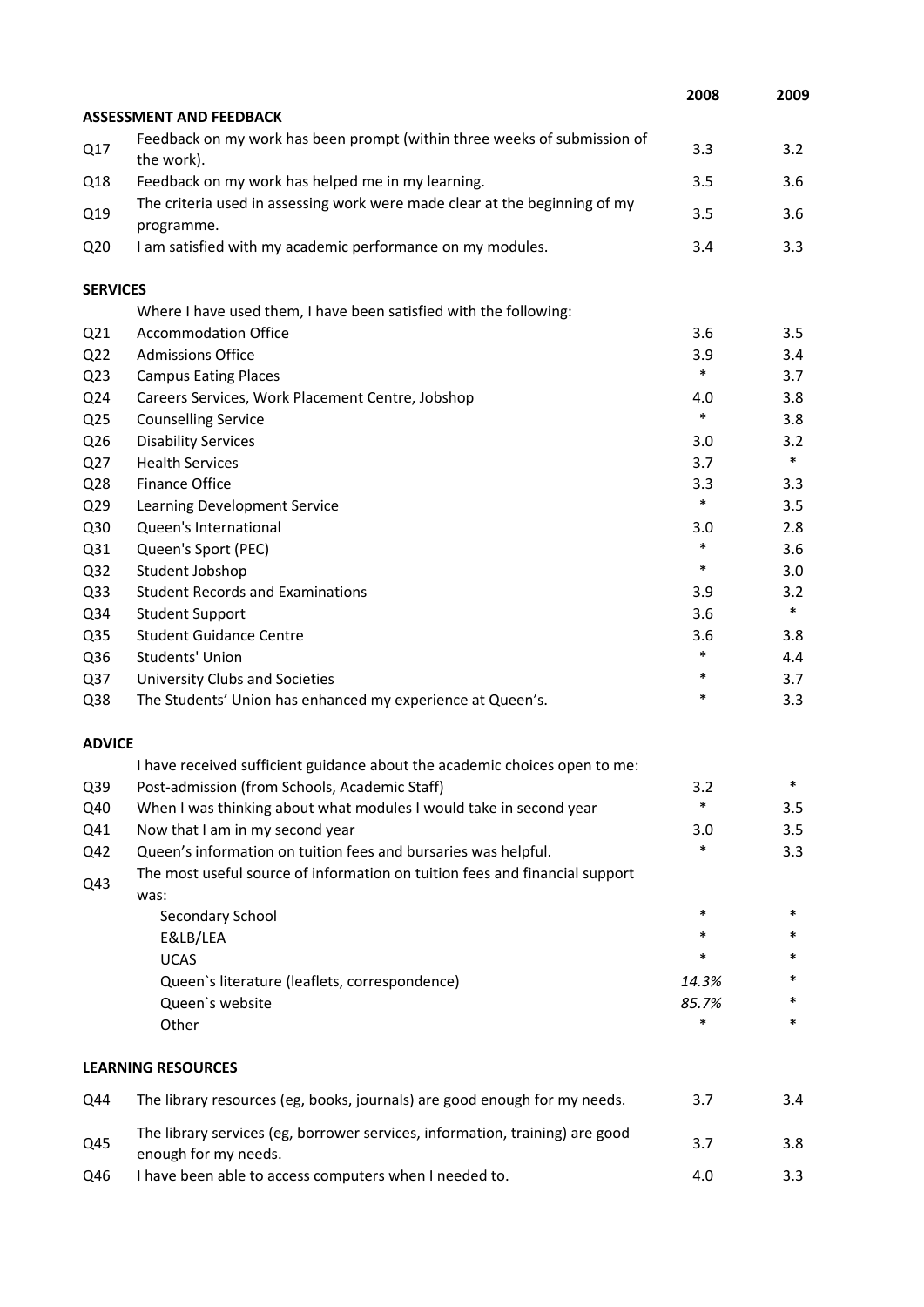|     |                                                                                                                                                      | 2008   | 2009    |
|-----|------------------------------------------------------------------------------------------------------------------------------------------------------|--------|---------|
|     | <b>STUDY LIFE BALANCE</b>                                                                                                                            |        |         |
| Q47 | How many hours of time-tabled classes (eg, lectures, tutorials, seminars,<br>practicals) have you had scheduled in an average week during term-time? |        |         |
|     | $0-6$                                                                                                                                                | 19.0%  | 44.4%   |
|     | $7 - 12$                                                                                                                                             | 81.0%  | 44.4%   |
|     | $13 - 18$                                                                                                                                            | 0.0%   | 11.1%   |
|     | 19-24                                                                                                                                                | 0.0%   | 0.0%    |
|     | $25+$                                                                                                                                                | 0.0%   | 0.0%    |
| Q48 | How many days per week during term-time do you typically come to Queen's<br>to study?                                                                |        |         |
|     | $\mathbf{1}$                                                                                                                                         | 14.3%  | $0.0\%$ |
|     | $\overline{2}$                                                                                                                                       | 19.0%  | 11.1%   |
|     | 3                                                                                                                                                    | 14.3%  | 27.8%   |
|     | 4                                                                                                                                                    | 28.6%  | 55.6%   |
|     | $5+$                                                                                                                                                 | 23.8%  | 5.6%    |
| Q49 | Where are you living while you are attending Queen's?                                                                                                |        |         |
|     | At Home                                                                                                                                              | 38.1%  | 33.3%   |
|     | Other private accommodation                                                                                                                          | 57.1%  | 66.7%   |
|     | University run accommodation                                                                                                                         | 4.8%   | 0.0%    |
| Q50 | Have you been required to take on employment (part-time, full-time) to                                                                               |        |         |
|     | finance yourself through university?                                                                                                                 |        |         |
|     | % "Yes"                                                                                                                                              | 81.0%  | 83.3%   |
|     | For students answering "Yes" to Q50:                                                                                                                 |        |         |
|     | Q50_x Please select the number of hours you work in your job per week:                                                                               |        |         |
|     | $1 - 5$                                                                                                                                              | 17.6%  | 13.3%   |
|     | $6 - 10$                                                                                                                                             | 29.4%  | 33.3%   |
|     | $10 - 15$                                                                                                                                            | 17.6%  | 26.7%   |
|     | 16-20                                                                                                                                                | 29.4%  | 26.7%   |
|     | $21 - 25$                                                                                                                                            | 5.9%   | 0.0%    |
|     | $26+$                                                                                                                                                | 0.0%   | 0.0%    |
| Q51 | I find it difficult to balance academic and other commitments such as:                                                                               |        |         |
|     | Social Life                                                                                                                                          | 3.0    | 3.3     |
|     | Work (part-time, full-time)                                                                                                                          | 3.3    | 3.2     |
|     | Caring for others (parent, partner, children)                                                                                                        | 3.3    | 3.8     |
|     | PERSONAL DEVELOPMENT                                                                                                                                 |        |         |
| Q52 | My programme requires me to work with other students.                                                                                                | 4.0    | 4.1     |
| Q53 | I have received sufficient advice about Personal Development Planning (PDP).                                                                         | 2.2    | 2.6     |
| Q54 | I am not as motivated towards my studies as I should be.                                                                                             | 3.3    | 2.8     |
| Q55 | I haven't done the background reading expected of me.                                                                                                | 3.4    | 3.2     |
| Q56 | Academic work at this level is harder than I expected it to be.                                                                                      | 3.5    | 3.7     |
| Q57 | I feel I have made the right choice of programme.                                                                                                    | 4.1    | 3.9     |
| Q58 | I know what I want to do when I graduate.                                                                                                            | 3.0    | 3.7     |
| Q59 | I am confident that my programme will lead to a job at a level that matches<br>my qualification.                                                     | 3.4    | 3.0     |
| Q60 | I enjoy the social side of being at Queen's.                                                                                                         | 3.8    | 3.8     |
| Q61 | I know about Degree Plus.                                                                                                                            | $\ast$ | 2.5     |
| Q62 | I have been encouraged to meet with a Careers Adviser to discuss my future<br>plans                                                                  | 2.4    | 3.2     |